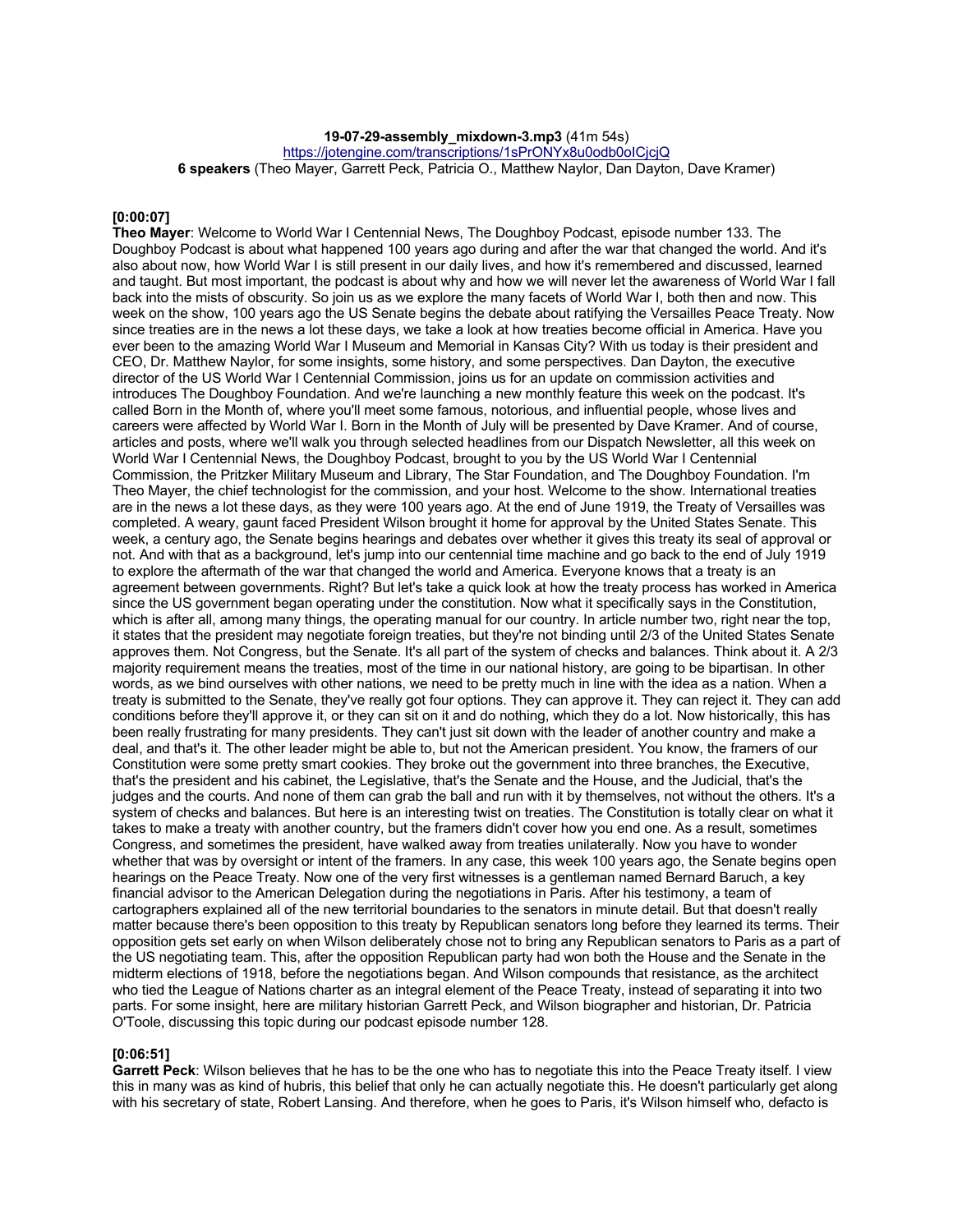serving as his own secretary of state. And the negotiations themselves are not really his strongest point. He's only served as an executive, but he's never, ever been part of a parliamentary government. He's never served in the legislature. So the whole sausage making over how you negotiate, whether it's a law, or a peace treaty isn't necessarily his strongest point.

## **[0:07:30]**

**Patricia O.**: I just want to add to what Garrett said about negotiation not being his strongest point. I would say it was his weakest point. He detested negotiation. He always had. He thought that if you were a real statesman, you would maybe get advice when you had a big challenge, and then you would think your way through to the best solution, and then you would sell it to Congress, or whoever you had to sell it to, with a very powerful speech. And he had succeeded as president for the first six years with that strategy on the domestic front.

# **[0:08:05]**

**Garrett Peck**: It's actually not the job of the presidents to negotiate peace treaties. There's actually a whole State Department that does this actually for the president, or sometimes the US Trade Representative, and so on. But Wilson believed that he had to go negotiate this peace treaty, and I think in part because Theodore Roosevelt, who was his big political rival had earlier negotiated a peace treaty at the Russo-Japanese War.

## **[0:08:26]**

**Theo Mayer**: Now with the Senate beginning to evaluate the details of the treaty, Wilson prepares to embark on a national whirlwind tour to sell the treaty directly to the American people. Unfortunately, already in fragile health, this tour will prove a personal disaster to the 28th president of the United States 100 years ago in the aftermath of the war that changed the world. Just a short time ago, we reported on the remarkable statistical report prepared by the US government, detailing every aspect of the war. And in the report is information about how because the war ended sooner than had been expected, a great deal of food had been procured and prepped for shipping to our boys in Europe, and now it's surplus. From the pages of the 1919 New York Times. Dateline, July 31, 1919. Headline, US Army will sell surplus of food in post offices. The war in Europe has forced prices of many food products to dramatically rise at home. The high cost of living is causing concern. Congressman Melville Kelly of Pennsylvania introduces a measure to kill two birds with one stone, ensure that no surplus food will be wasted, while simultaneously helping to bring down the high cost of living for Americans. Approximately 341 million pounds of Army surplus food, most canned vegetables and meat, will be sold directly to consumers by the 54,000 post offices across the nation and by their mail carriers. The price, it will be sold at the government's cost plus postage. Citizens are directed to place their orders with their mail carrier, pay in advance, and watch their mailbox. Secretary of War Newton Baker is confident that the cost will be well below market price, and that the entire surplus will be sold within a month. And with that, it's time to fast forward into the present with World War I Centennial News now. During this part of the podcast, we explore how World War I is being remembered and commemorated today. Many of you may know about, and may even have visited the amazing, memorable, and thoroughly unique National World War I Museum and Memorial in Kansas City. It's a stunning venue overlooking the historic Kansas City Union Rail Station, a central hub that 100 years ago was a nexus for young recruits, both leaving and returning home from World War I. So when you go there and walk around, it's as if the very ground of the whole area is infused with World War I history. And so it's with great pleasure that I welcome our next guest, Dr. Matthew Naylor, the president and CEO of the National World War I Museum and Memorial in Kansas City, Missouri. Dr. Naylor is a native of Australia. He's also a commissioner on the World War I Centennial Commission. Commissioner Naylor, welcome to the podcast.

## **[0:11:49]**

**Matthew Naylor**: Glad to join you.

## **[0:11:50]**

**Theo Mayer**: Commissioner Naylor, Matt, let's begin with a bit of background about you personally. What was the journey that led you to head up the National World War I Museum and Memorial in Kansas City?

## **[0:12:00]**

**Matthew Naylor**: It's a remarkable opportunity to be able to be involved in the global commemorations of World War I. And so I was really privileged when invited by the board to provide leadership here in the middle of 2013. I've been moved to the United States now about 17 years ago. I'd been involved in organizational leadership for many years working in a global organization as its CEO, providing humanitarian work in Africa and Asia and others, but always having a deep and abiding interest in history, then to find myself in the [inaudible] cultural sector, and then be invited by the board to come here and serve in a leadership role really has been tremendous journey for me. My grandfather served in World War I, and my father served in World War II, so I've had roots in global affairs in many years for many years, as well as an academic background in the social sciences. So it's really been a tremendous gift that I've been able to serve during such an important time.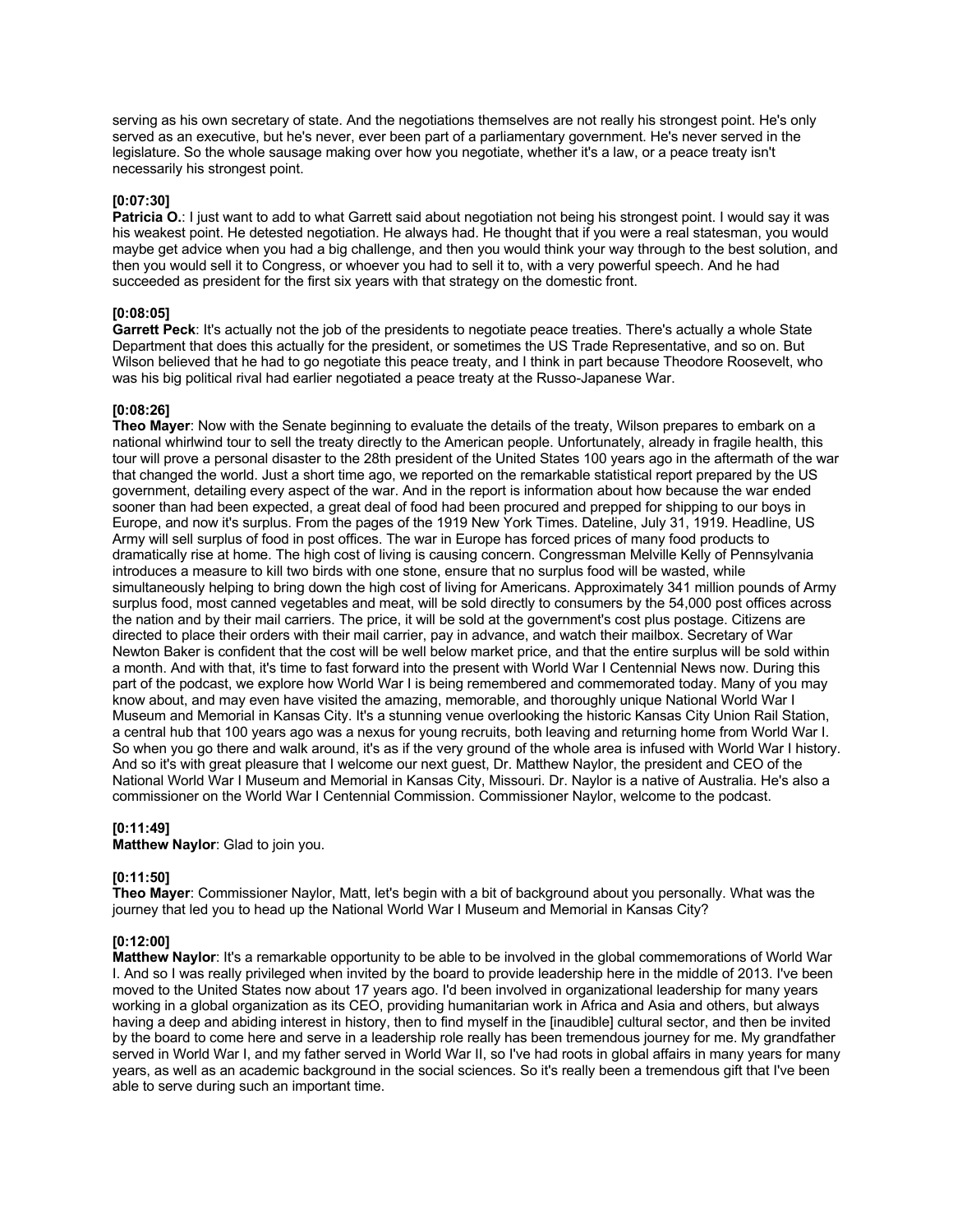## **[0:13:02]**

**Theo Mayer**: You were appointed as a World War I centennial commissioner at almost the same time that you took the reins in Kansas City. Could you tell us the story of that? Who appointed you? And how was all that coming together at once like for you?

## **[0:13:14]**

**Matthew Naylor**: Yes. The congressional resolution, or the congressional action which established the commission, specifies its makeup. And one of the seats on the commission is a seat appointed by the board of the National World War I Museum and Memorial. And so the board determined that it was in our shared interest that I should occupy that, and then was appointed by the board and then sworn in by our local government representative.

## **[0:13:40]**

**Theo Mayer**: Let's talk about the National World War I Museum and Memorial in Kansas City for a moment. The venue is really a national treasure. It's one that was put together and financed locally not long after World War I. Can you give us a quick background and history of how it came together?

#### **[0:13:54]**

**Matthew Naylor**: Just after the armistice in '18, a group of community leaders came together in Kansas City and said, "Let's do something to honor the war dead of the region, and to create a tribute for peace." And then in early 1919, the people of the city participated in a fundraising campaign that lasted for 10 days. So the city then was about 250,000 people, and about 83,000 people participated in a fundraising campaign. Over 10 days, they raised \$2.5 million, so that's equivalent of about \$14 million today raised in 10 days. In 1921, the five ally commanders from Belgium, France, Italy, the United Kingdom, and the United States, gathered here to dedicate the land, 47 acres, as you say, overlooking the city on the 29th block of the city, so it was close to downtown. And about 100,000 people came out as part of that outpouring of patriotic support. And then an international architectural competition was held, and then the memorial for the museum constructed. And then President Coolidge came back in '26 and dedicated the memorial. In the late '80s, early '90s some preferred maintenance caught up, and so the city again rallied around and raised more than \$100 million to renovate the memorial, and then in its under structure, build a new museum, which was then opened in '06 with a Congressional designation as the national museum. And then in 2014, when the legislation was passed to establish a national memorial in DC, the designation was also provided for the memorial and museum to be known as the National World War I Museum and Memorial.

## **[0:15:29]**

**Theo Mayer**: I've had the pleasure of coming to your house several times over the past few years, and it's endlessly amazing and memorable as an experience. Can you give our listeners a quick insight into what they'll experience when they cross the threshold in KC?

## **[0:15:42]**

**Matthew Naylor**: When you come into the campus, firstly, you'll be struck by its beauty. It has a mall that runs down as you approach the memorial, which stands 217 feet tall on top of a memorial courtyard, flanked by two beautiful buildings and then two sphinx, one facing the battlefield with its eyes covered is covered because of the horror of war, another sphinx facing the future, again, its eyes covered because of the unknown future. A very attractive entrance into the underneath is the museum entering into the museum proper, and then crossing a glass bridge, under which are 9000 poppies, each representing 1000 combatant deaths. This glass bridge, which for some people is unsettling, it's a beautiful sight, of course inspired by the McCrae poem In Flanders Field. And then you enter into the galleries. The very best designers in the world were used to create what is a very immersive experience in the museums. And we tell a chronological story. One of the things about World War I is that it's a complicated messy story for most people. It involves empires and countries that don't exist anymore. And the war started for reasons that weren't very evident. And so what we seek to do here is to unpack a complicated story, and be able to tell that story in a way that really makes it accessible for people, and then through objects, really be able to talk about what happened and why. For more than six years, Trip Advisor, in rating museums across the country, have put us in the top 25 museums in all of the United States, so it's something that we're really proud of. And it speaks to the visitor experience because it's the visitors who do those ratings. And they say, "This is one of those museums that you really want to see." It's a first rate museum experience.

## **[0:17:30]**

**Theo Mayer**: Matt, one of the reasons I wanted to ask you on the show is to help answer a question that comes up pretty often. And it's a question that you're kind of uniquely qualified to address as the CEO and president of the World War I Museum and Memorial and Kansas City and as a World War I centennial commissioner, a commission that's pledged to build a national World War I memorial in Washington DC. Why does it matter that we have a national World War I memorial in the nation's capital. Isn't Kansas City enough?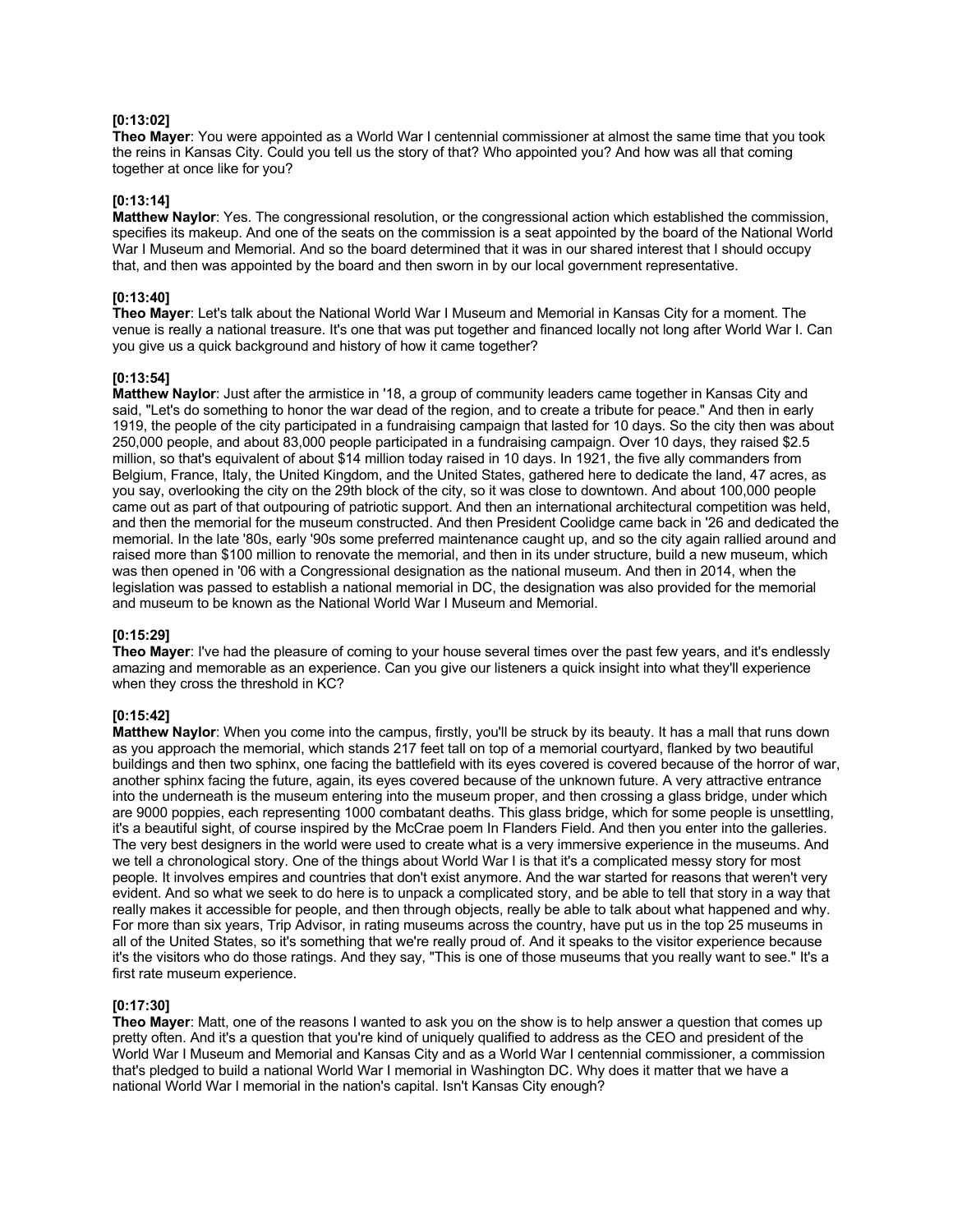# **[0:17:57]**

**Matthew Naylor**: A war of this scale deserves a memorial in the nation's capital. It's a travesty that the only major conflict of the 20th century whose service is not honored is World War I. That wrong needs to be righted. And so it is appropriate that there be a memorial in the nation's capital. And I'm proud to work with the commission to lend our support for the memorial to be created. The memorial in DC's focus will be that of a memorial. But together, I think we do this work of understanding what is arguably the most consequential conflict for the United States.

#### **[0:18:37]**

**Theo Mayer**: We're getting really close for the construction permits for the National World War I Memorial in DC. When it's finished, do you see these two US meccas of World War I memory connecting, interacting, and generally supporting each other?

# **[0:18:49]**

**Matthew Naylor**: Yeah. I'm excited about the opportunity for us to work together. We look forward, as visitors come here, and last year we had visitors from 80 countries coming physically to the site, let alone hundreds of countries, more than 200 countries who use resources from our website. We're looking forward to the opportunity of pointing them to the memorial in DC to further enrich their understanding of World War I, and then being able to see ourselves as being partners in telling the story of American citizen sacrifice, and then the larger task, which is specifically about the work that we do here, of the war's enduring impact. The work in DC honors Americans who served. We're able to expand that mission here at the National World War I Museum and Memorial and Kansas City, Missouri to tell a broader story of the global impact of the war, of the engagement of all of the belligerence. There's not a day that we don't wake up and hear news on the radio, or on the TV, which is not as a consequence of decisions made during World War I. That enduring impact is something that we're able to tell. And being yoked with a memorial in DC is something that we very much look forward to.

## **[0:20:05]**

**Theo Mayer**: One last question for you Matt. As one of the people so intimately involved in the World War I centennial commemoration, are there any particular special moments that stand out for you?

#### **[0:20:15]**

**Matthew Naylor**: The April 6th opening commemoration, which the commission organized, and was held here at the National World War I Museum and Memorial in Kansas City, was really a very moving experience. It was a wonderful international event. And that really stood out for me. Another is more recent. On the 28th of June, the commission and the museum and others partnered in a dinner to mark the signing of the Treaty of Versailles. And the commission sponsored a symposium about the treaty and the emergence of American philanthropy in the rebuilding of France and Belgium, which was organized by the National World War I Museum and Memorial at Versailles. There's a deep vein of interest in World War I and its enduring impact. Over this period, we have had a growing attendance here at the museum and memorial. More than 65% growth of the last five years, and even this year in '19, we're outpacing last the last years in attendance.

# **[0:21:11]**

**Theo Mayer**: Dr. Matthew Naylor is the president and CEO of the National World War I Museum and Memorial in Kansas City, Missouri. We have links for you in the podcast notes. For commission news, we have another guest with us today, who has been as deeply immersed in the centennial of World War I as Matt Naylor has. Dan Dayton also has dual roles. First of all, Dan is the executive director of the US World War I Centennial Commission, and Dan is also the president of a 501-C3 nonprofit organization newly renamed The Doughboy Foundation. That's been the fundraising arm for the National World War I Memorial in Washington DC. Dan is also an avid listener to the podcast, having been the guy who asked us to develop it. Dan, thank you for joining us.

## **[0:21:59]**

**Dan Dayton**: Theo, great to be with you. I do enjoy this podcast, so it's a special honor for me to be on with you today.

## **[0:22:05]**

**Theo Mayer**: My first question to you is, you've spent the last half a decade immersed in nurturing the commemoration of World War I. How did you wind up in that role?

## **[0:22:14]**

**Dan Dayton**: A gentleman from North Carolina, Jerry Hester, has been interested in World War I for much of his life. He is now octogenarian, and one of my favorite people. And Jerry asked me for my help as a volunteer. As he began to discuss the importance of the war, its impact on the United States, its impact on the world, the impact the United States had when it entered the war, I knew I had to help him. He helped me to understand that. And he helped me to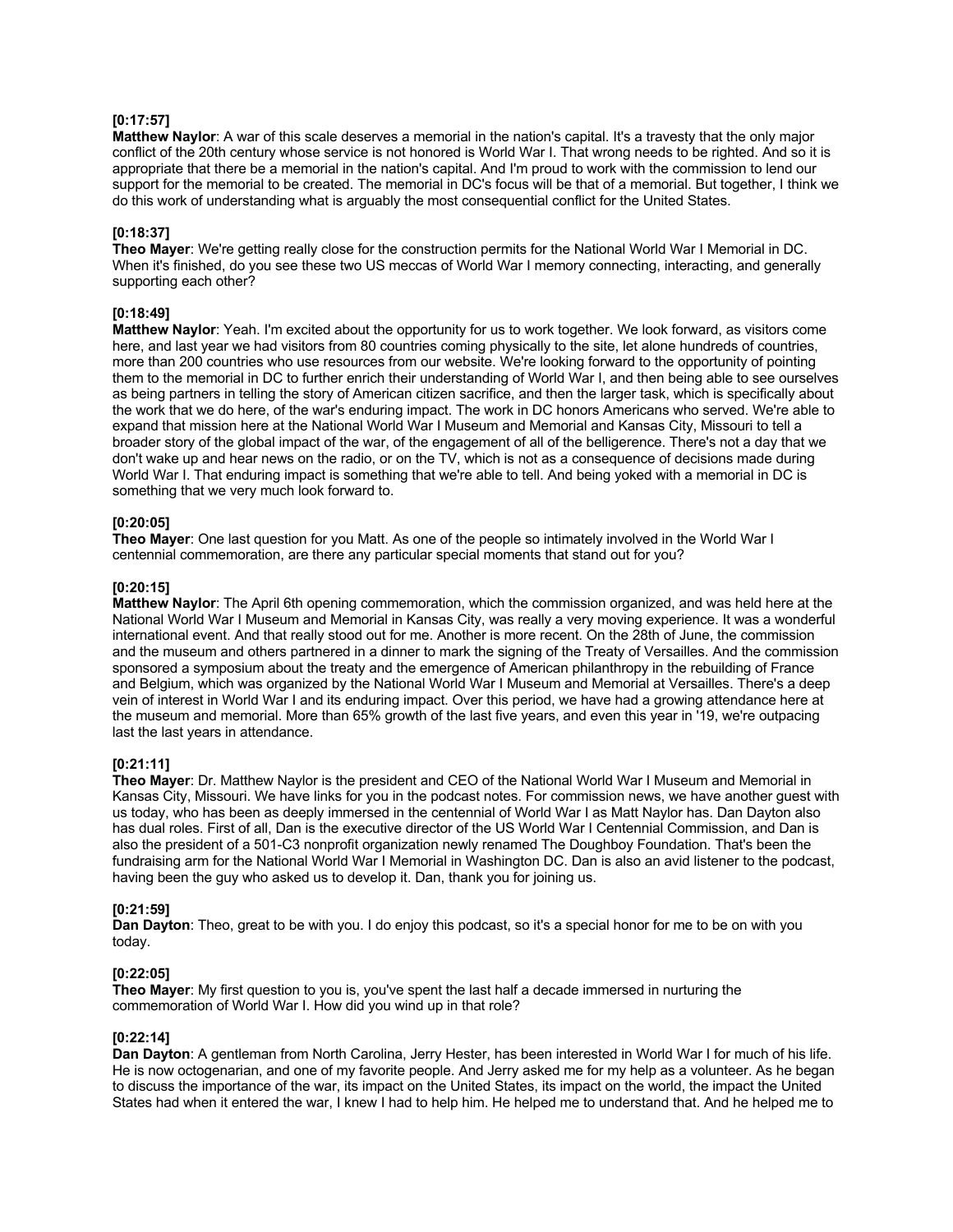understand how important it is to remember those who came before, as well as the lessons that were learned in the war, and how critical they are, even to where we are today, and the effect on events in the world today. An interesting thing, we had the model of the memorial on display at the 9/11 museum in Lower Manhattan last fall for about six weeks. When we first approached their museum leadership, they understood immediately the direct line connection between the effects of World War I and the attacks on the United States and 9/11. We didn't have to explain that. We didn't have to sell it. They said, "We've got it. We understand it. We want to help." So Jerry was the guy who got me in.

## **[0:23:31]**

**Theo Mayer**: That's great. You kind of have a long run connection with centennials and bicentennials and so forth. Could you touch on that?

## **[0:23:39]**

**Dan Dayton**: I was the only one they could find that was old enough, who'd actually fought in a war. I spent many years of my life in the United States Navy, and helped with international naval reviews and fleet weeks in New York City for a number of years. And then I was asked by the Navy to help with the bicentennial of the War of 1812, keeping the sea free for more than 200 years was our mantra. And we wanted to tell the story about how the United States Navy really was critical to keeping sea lanes of commerce open around the world for all those years. So yeah, I've been involved for a while.

## **[0:24:10]**

**Theo Mayer**: Dan, before we talk about the foundation, could you give us a quick update on the National World War I memorial in Washington DC? What's going on? Where are we now? How's the fundraising going? What does the schedule look like?

## **[0:24:21]**

**Dan Dayton**: We are now in receipt of all of the construction documents from our design team. We recently got virtually all commission and fine arts and other agency approvals. There are still a few things that we need to resolve. Just recently, we resolved some lighting design issues that were particularly important to the commission. The relationship with the Commission of Fine Arts and the World War I Commission has been absolutely splendid. There's always tension in a group of people talking about different artistic impressions. And what is the best way to go forward with a particular storytelling program, the one we have here? So that collaborative program over the past several years has resulted in a better memorial, I think, for the long run, and for the ages. But lighting was really important. One of our advisors, who is former Secretary of State George Schultz, and he's one of our many distinguished advisors. Seriously, I was just finishing up my conversation with him the first time I met him. And I said, "Is there anything else that you'd like to give us?" He said, "Yes. Get the lighting right. It's really important. Your guys are just going to want to put lights on the ground and shine it up, and it's not going to work." So I'm going to see him again shortly, and I'm pleased to tell him that we engaged the services of the same lighting designer who lights sculptures for the Met in New York City. I saw a model of his work, and it's breathtaking. So we'll start preparing the site for memorial this October. That process will take one year. The rest of the sculpture is being developed. [inaudible] will start working on the full size sculptures, sculpting them in mid August in a brand new studio in Englewood Cliffs, New Jersey. So we're looking forward to seeing that.

## **[0:25:59]**

**Theo Mayer**: Dan, what's The Doughboy Foundation? And what role is it playing currently in building the memorial? And what's its role going to be after the memorial is completed?

## **[0:26:08]**

**Dan Dayton**: The Doughboy Foundation has a unique relationship with the World War I Centennial Commission as its primary fundraising organization, and that's what it's been doing over the past several years. Now as we look at what happens the day after the memorial is dedicated, everything is in place, construction is all done. What does it look like, and how does that work? So that foundation is working now to develop augmented reality, virtual reality tools, which will help Americans better understand the story of World War I from the standpoint of a soldier's journey, from the standpoint of the journey of the United States as a nation. Our educational focus is on the American doughboy. It's the story of a soldier and a story of a nation. And The Doughboy Foundation wants to make sure it does everything it can to assist in telling that story.

## **[0:27:02]**

**Theo Mayer**: Is it going to act like a friends of, which some of the other memorials have? Is that kind of the idea?

**[0:27:07]**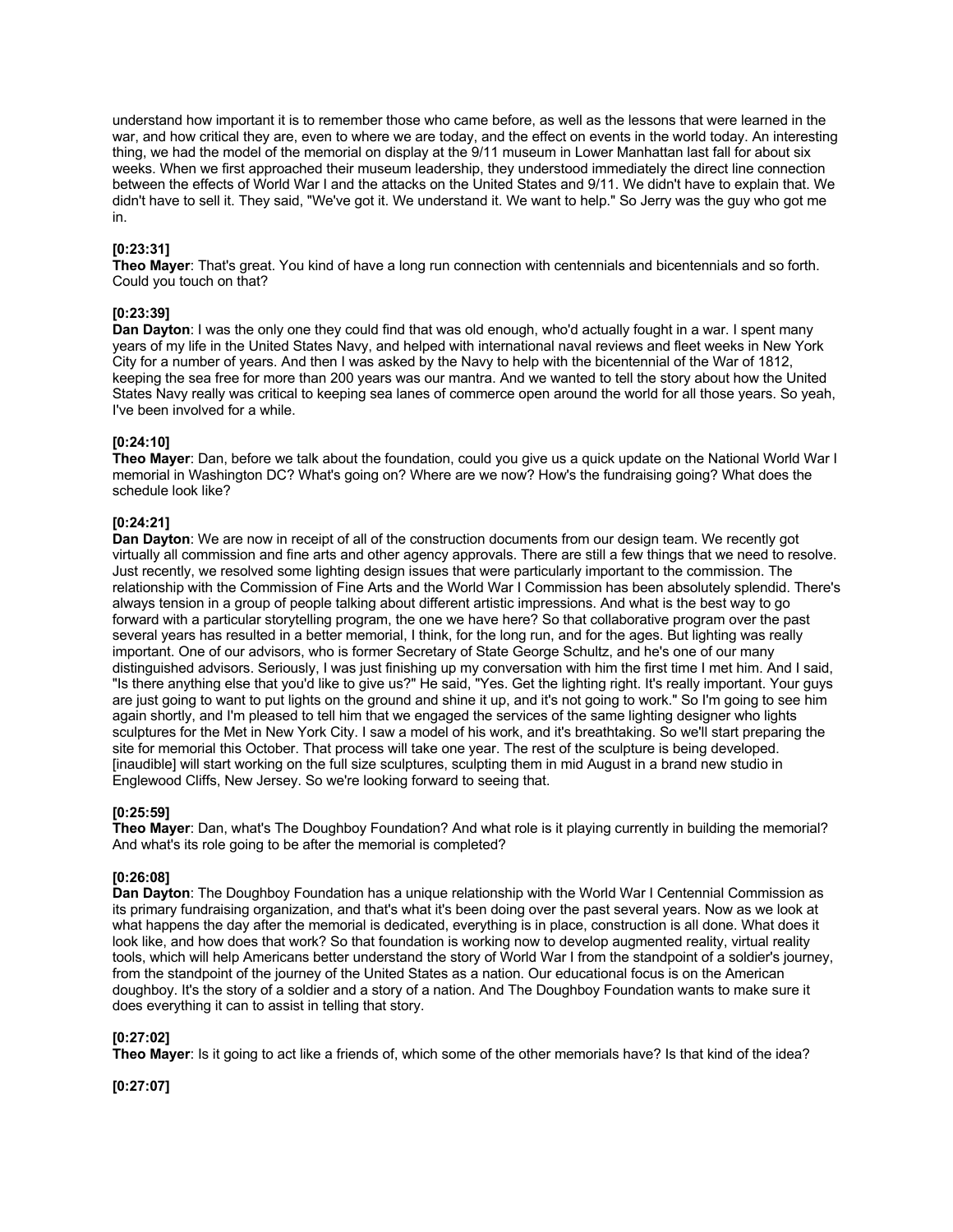**Dan Dayton**: Yeah. I think it will be probably a little more robust than that because those organizations do a great job of telling the story and remembering and honoring those who served. They do a superb job. The Doughboy Foundation hopes to be able to do as good a job as they are now, and also the help work to be able to tell the story of World War I, which I think you coined the phrase, has sort of fallen into the mists of obscurity. And we want to make sure it doesn't happen again.

## **[0:27:36]**

**Theo Mayer**: Okay. Now a question that's an easy one to answer, but I think is confusing to some people. What is the difference between the Doughboy Foundation and the US Foundation for the Commemoration of the World Wars? That's what shows up when I've been giving donations.

## **[0:27:51]**

**Dan Dayton**: There isn't any. The Doughboy Foundation is just easier to say. And a few months ago, we added what's called the doing business as clause to the United States Foundation for the Commemoration of the World Wars. It now says, "Doing business as the Doughboy Foundation." It's exactly the same organization.

## **[0:28:09]**

**Theo Mayer**: And it's a good thing because US Foundation for the Commemoration of the World Wars doesn't fit on the to who line on a check.

## **[0:28:16]**

**Dan Dayton**: I learned that early. It certainly doesn't. And it doesn't exactly come tripping-ly off the gone, so Doughboy Foundation it is.

## **[0:28:23]**

**Theo Mayer**: Very recently, there was a press announcement about something called the AEF Memorial Corps. In fact, we spoke about it on the show last week. Can you review that? What is it? And what's it intended to do?

## **[0:28:33]**

**Dan Dayton**: When I first got involved in this project, we were in the presence of the family of a young man who had been killed in battle. And one of the principals, at the end of the ceremony said, "Is there anything I can do to help you?" Offering his personal help and condolences to the family. And the mother said, "Yes. Don't forget him," so that's what we need to be doing. The veterans service organizations, the major ones, both the American Legion and the VFW, they feel the same way. They want to make sure we don't forget. So the AEF Memorial Corps is simply a mechanism to help them organize to ensure that we don't forget, in a very tangible way of building the national memorial in the national capital.

## **[0:29:19]**

**Theo Mayer**: Dan, in your own reflection on this US World War I commemoration, is there anything that particularly stands out for you?

## **[0:29:26]**

**Dan Dayton**: The dedication of your audience, I would say. The dedication of your audience and the dedication of all Americans, who have been turning out in record numbers to the National World War I Museum and Memorial in Kansas City and other sites around the world, to commemorate this war. I am struck by the fact that there's nobody who opposes this commemoration. There's no one who opposes building this memorial. Everybody I've talked to has responded by saying, "How can I help in some way or another?" So this is enormously rewarding for me personally. This just would not have been possible without the dedication of each member of your audience and the dedication of Americans in general. It's because of you.

## **[0:30:09]**

**Theo Mayer**: For a closing thought, what do you think the listeners should remember about why we must not let our national memory of World War I fall back into the mists of obscurity, as we like to say? Which is where we found it before the centennial.

## **[0:30:22]**

**Dan Dayton**: This war is simply too important. I learn something every day. This is a bold plug for one of our potential sponsors, [inaudible]. I found out as we prepared to take a meeting with American Express, at the beginning of the war in 1914, there were 150,000 Americans in Europe. No banks in Europe would accept their checks or any form of payment for them to be able to leave Europe and return to the United States, except American Express. So when I had that meeting, I was pleased to go in and say, "By the way, thanks for returning 150,000 of our fellow citizens to the United States at the beginning of the war, and getting them out of the war zone." And they did that. Yeah. It is just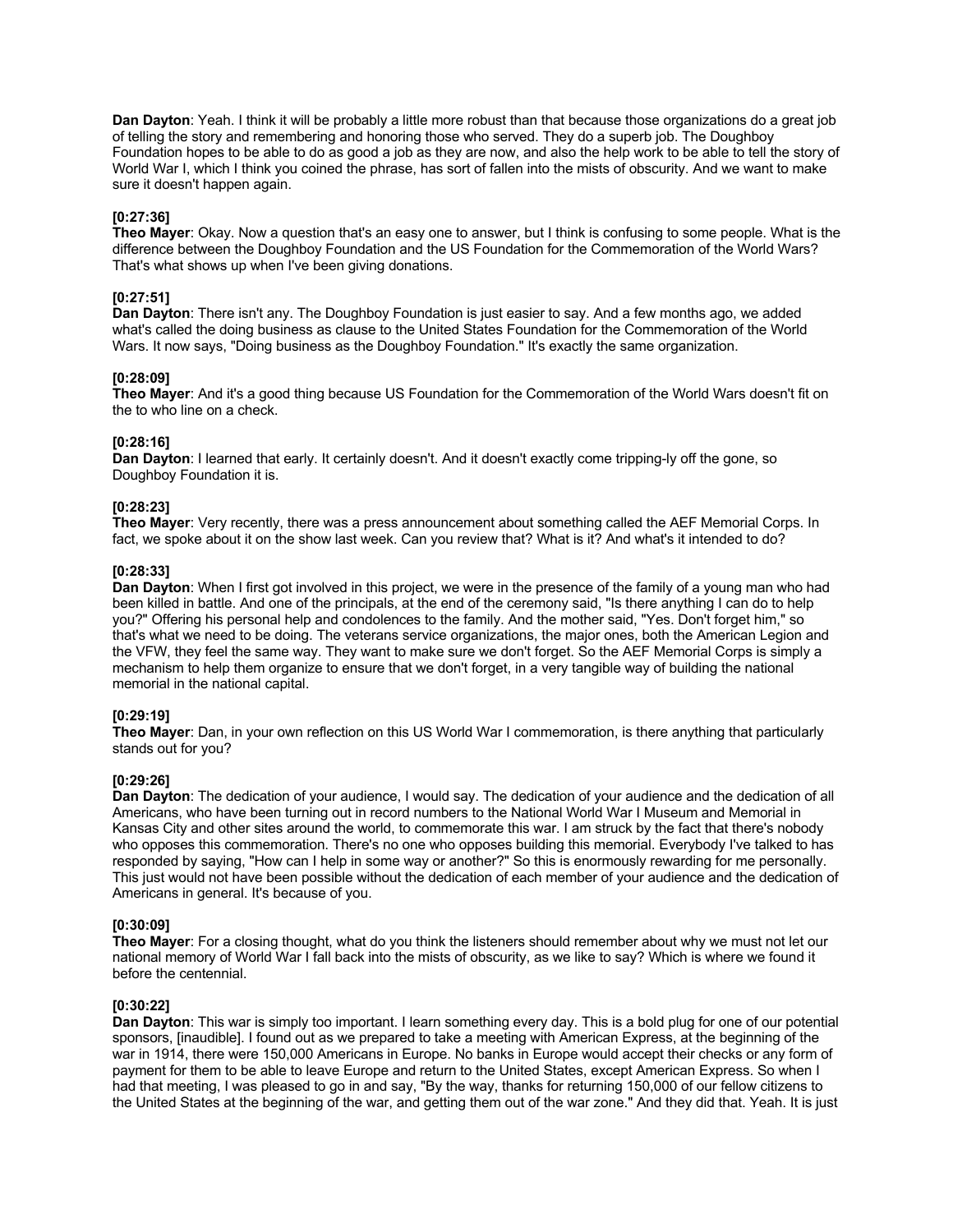so important to the fabric of our nation. And we forget our warriors at our own peril. We must remember those warriors who came before us and give them thanks for their service.

#### **[0:31:17]**

**Theo Mayer**: Dan Dayton is the executive director of the US World War I Centennial Commission, as well as the president of The Doughboy Foundation. We have links for you in the podcast notes. This week, well actually, this month, we're launching a new segment called Born in the Month of, where you'll meet some of the famous, notorious, and influential people whose lives and careers were affected by World War I. As you hear the facts about them, can you guess who we're talking about? Don't worry, we'll tell you. But just try to beat us to it. Born in the Month of July will be presented by Dave Kramer. Dave.

## **[0:31:54]**

**Dave Kramer**: He was known as one of the greatest American novelists of his generation. He was so colorful that movies were made not just of his books, but of his life. He had bad eyesight, so he wound up as a volunteer ambulance driver in Italy. In July of 1918, he suffered shrapnel wounds from an Austrian mortar round. He was both born and died in July. His works included Farewell to Arms and For Whom the Bell Tolls. His name was Ernest Hemingway. Another American writer, born in Chicago in a July day, a famed mystery and detective writer, who enlisted in the Canadian Army and found himself in the trenches by March 1918. He suffered a concussion from German shelling in June. During his recovery, he applied to become a pilot, but the war ended. Fortunately for fans of detective fiction, he did recover in time to create Detective Philip Marlowe. His name was Raymond Chandler. He was an actor, most often remembered for his raspy voice and late life television roles as elderly family patriarchs, but he was also an accomplished film actor, winning three Oscars. Interestingly, his distinctive raspy voice was the result of a mustard gas attack while serving as an artillery officer in France. Besides his role in France, he also played a role in the classic World War I film, Sergeant York, with Gary Cooper. Who was this raspy voiced doughboy actor? It was Walter Brennan. Our final Born in the Month of July is a British poet and author. He went to war almost as soon as it broke out, after nearly two years as a British soldier, he was nearly killed by a German artillery shell. His novels include I, Claudius, and Claudius, the God. His World War I memoir, Goodbye to All That, was well received. His name was Robert Graves.

#### **[0:34:21]**

**Theo Mayer**: And those are our picks for Born in the Month of July, men and women whose names we may know, but not necessarily their connection to World War I. And of course, we have links for you in the podcast notes. And that brings us to articles and posts, where we select stories that you'll find in our weekly newsletter, The Dispatch. The Dispatch points to online articles with summary paragraphs and links, providing a rich resource to World War I news and activities. Here are some selections from the current issue. Our first story. American Legion Post Number One is located in Paris. Our commissions recent commemoration efforts in Versailles, France put is in touch with some friends who we really haven't talked to in a while, the members of the world famous American Legion Post Number One in Paris. These Legion members stand on a long tradition, one that celebrates a direct line to our World War I veterans. Post Number One is the first and oldest American Legion post outside of the United States, and was created by people who had just seen the great war's end months before. Since that time, they fulfilled a unique and special role in representing our American veterans in France and throughout Europe. Vice commander, Brian Shell, took some time to tell us about his special post, their history, and their current activities. A second story. Save the date, fourth annual Camp Doughboy World War I history weekend announced for September 14 to 15. The fourth annual Camp Doughboy World War I history weekend comes to Governor's Island National Monument off the tip of Manhattan on September 14 and 15. Each day will bring living history, re-enactors, authors, experts, vintage vehicles, and even era attired animals. The centennial of the service members returning to Governor's Island is in 2019, and this group of volunteer re-enactors will share the story of World War I with you. The next story, rest in peace, Private Ulysses Grant Moore. Richard Mize is a pastor of Trinity Presbyterian Church in Oklahoma City. Last weekend, he helped give belated honors to Army Private Ulysses Grant Moore, a century after he served in World War I, and 55 years after he died. As Mize writes, "Why such honors were overlooked, and why this marker never made it here to his burial site are unknown." Crushing German World War I debt takes 92 years to pay off. At the end of World War I, Germans could hardly recognize their country. Up to three million Germans, including 15% of the entire male population, had been killed. Germany was forced to become a republic instead of a monarchy, and its citizens were humiliated by a forced admission of guilt for the war. The Treaty of Versailles didn't just blame Germany for the war, it demanded financial restitution for the whole thing, to the tune of 132 billion gold marks, or about 269 billion today. How and when could Germany possibly repay this kind of debt? Read the Dispatch article about how the process took 92 years and another world war to get completed. Milford, Michigan celebrates 100 years ago, World War I ended and the American Legion born. The American Legion in Milford, Michigan is celebrating 100 years since the end of World War I and the birth of America's largest veteran organization. Around 1945, Henry Ford sold the property at 510 West Commerce Road in Milford, Michigan to the American Legion, with the stipulation that the post be named after his friend, Ernest F. Oldenburg, a soldier from the Milford area, who served with the 32nd Red Arrow Division, and was killed in action in France in 1918. Read about the World War I Centennial Commemoration